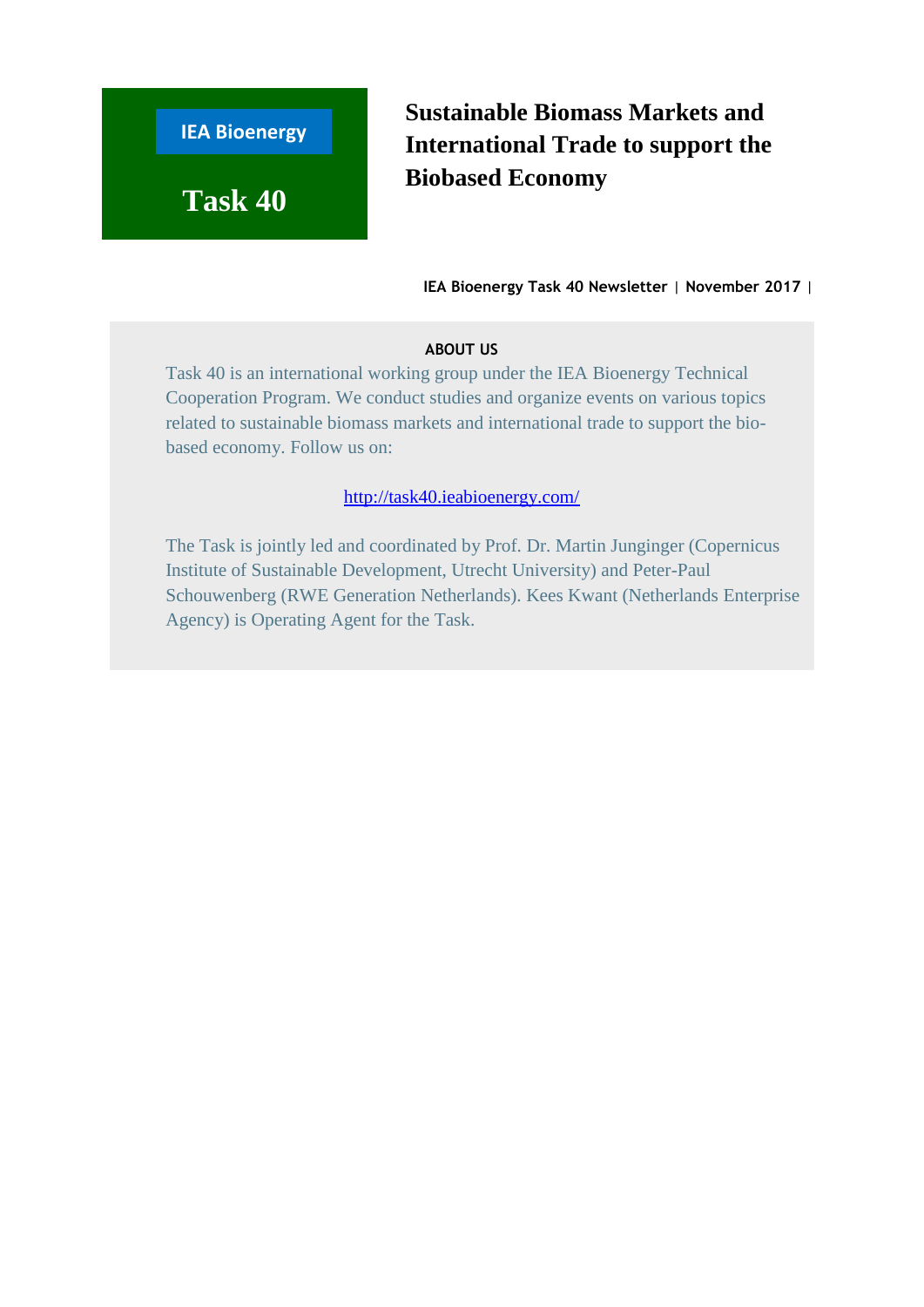## **NATIONAL MEMBERS**

Please contact your national team leader involved with Task 40.

### **Austria**

**Lukas Kranzl (leader) Fabian Schipfer** Vienna University of Technology Tel: +43-1-58801 370351 [kranzl@eeg.tuwien.ac.at](mailto:kranzl@eeg.tuwien.ac.at) [schipfer@eeg.tuwien.ac.at](mailto:schipfer@eeg.tuwien.ac.at)

#### **Michael Wild**

Wild and Partner Tel: +43 676 611 76 22 [michael@wild.or.at](mailto:michael@wild.or.at)

#### **Belgium**

**Ruben Guisson (leader)** VITO Tel. +32-14-335830 [ruben.guisson@vito.be](mailto:ruben.guisson@vito.be)

# **Denmark**

**Wolfgang Stelte (leader)** Danish Technological Institute Tel: +45 -7220- 1302 [wst@teknologisk.dk](mailto:wst@teknologisk.dk)

**Anders Evald** HOFOR, Denmark [aev@hofor.dk](mailto:aev@hofor.dk)

## **Finland**

**Jussi Heinimö (leader)** Mikkeli Development Miksei Ltd. Tel. +358 15 361 600 [jussi.heinimo@mikseimikkeli.fi](mailto:jussi.heinimo@mikseimikkeli.fi)

#### **Tapio Ranta**

Lappeenranta University of Technology Tel: + 358 40 8644994 [tapio.ranta@lut.fi](mailto:tapio.ranta@lut.fi)

# **Upcoming events**

for more information and how you can get **IEA Bioenergy Webinar on** *The Hotspots of the Global Wood Pellet Industry and Trade 2017*

**15h30 – 17h00 CET, 1 December 2017**



The webinar will highlight the main findings of the IEA Bioenergy Global Wood Pellet Industry and Trade Study 2017, focusing on the hotspots North America and Europe as well as sustainability criteria and legislation for wood

pellets. If you wish to join us, please click **[here](http://task40.ieabioenergy.com/events/)** for the login instructions

# **Recent publications**

# *Report***: Global Wood Pellet Industry and Trade Study 2017**



The *Global Wood Pellet Industry and Trade study 2017* provides a comprehensive overview of wood pellet markets in over 30 countries, providing information on regulatory frameworks, production capacities, consumption and

price trends, trade, logistics and country specific standardization aspects. The global wood pellet market has increased dramatically since 2011, with an average increase rate of 14% per year. New countries have entered the market for both pellet production (such as those from South-East Europe) and pellet consumption (such as East Asia). Also the global wood pellet trade increased. Intercontinental flows are dominated by the trade relation between the U.S. and the UK, while the non-industrial use is still mainly an intra-European business. Download the free full 240 page report from the IEA Bioenergy website, or read the 2-page summary at: [http://task40.ieabioenergy.com/iea-](http://task40.ieabioenergy.com/iea-publications/task-40-library/)

[publications/task-40-library/](http://task40.ieabioenergy.com/iea-publications/task-40-library/)

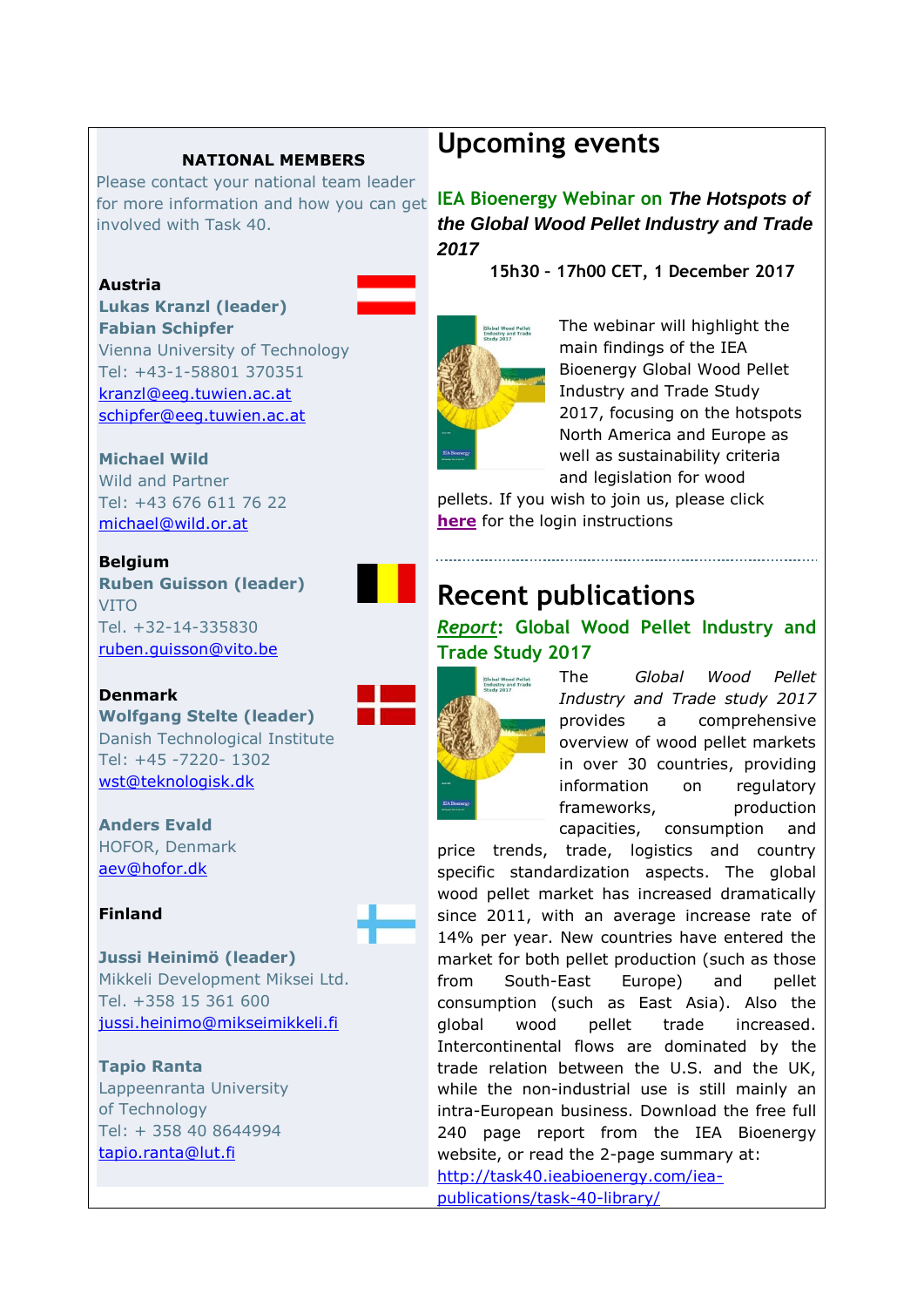#### **Germany**

**Uwe R. Fritsche (leader)** IINAS - International Institute for Sustainability Analysis and **Strategy** Tel: +49 6151 850-6077 [uf@iinas.org](mailto:uf@iinas.org)

**Daniela Thrän** DBFZ / UFZ Tel.: +49- 341- 2434-435 [Daniela.Thraen@dbfz.de](mailto:Daniela.Thraen@dbfz.de)

#### **Italy**

**Luca Benedetti (leader) Alessandro Pellini** Gestore Servizi Energetici (GSE) [luca.benedetti@gse.it](mailto:luca.benedetti@gse.it) [alessandro.pellini@gse.it](mailto:alessandro.pellini@gse.it)

#### **The Netherlands**

**Martin Junginger (leader) Thuy Mai-Moulin** Utrecht University Tel: +31-30-2537643 [h.m.junginger@uu.nl](mailto:h.m.junginger@uu.nl)

Tel: +31-30-253618 [t.p.t.mai-moulin@uu.nl](mailto:t.p.t.mai-moulin@uu.nl)

**Peter-Paul Schouwenberg** RWE Generation Netherlands Tel: +31-(0)6-11513528 [peter](mailto:peter-paul.schouwenberg@rwe.com)[paul.schouwenberg@rwe.com](mailto:peter-paul.schouwenberg@rwe.com)

#### **Sweden**

**Lena Bruce** Sveaskog Tel: +46-08-441-70-83 [lena.bruce@sveaskog.se](mailto:lena.bruce@sveaskog.se)

#### **Olle Olsson**

Stockholm Environment Institute (SEI), Sweden [olle.olsson@sei-international.org](mailto:olle.olsson@sei-international.org)



*Report:* **Socio-economic assessment of forestry production for a developing pellet sector: The case of Santa Catarina in Brazil** Improvement of socio-economic

conditions is a relevant goal for the further development of

biomass and bioenergy production and trade. The production of woody biomass depends mostly on forestry related sectors. This report assesses the the forestry sector in a part of Brazil, which has grown strongly and shows positive socioeconomic developments, explained by the close relationship between the forestry industry and the local communities. Selected criteria, index and indicators to assess the socioeconomic impacts were applied in a selected region in Santa Catarina, Brazil. Data was gathered from industry and government sources and combined with primary data gathered from in-depth interviews and visits to the region. The results show that in Santa Catarina, there is availability of resources from the forestry production, but the pellet production sector is yet incipient and mainly for regional use.



### *Report*: **The European wood pellet market for small-scale heating**

This short paper summary highlights the findings of an extensive quantitative wood pellet market analysis based on trade flow data, price developments over time, exchange rate fluctuations and temperature data. Its focus lies on the main European small-scale heating countries Italy, Germany, Sweden, France and Austria in the time period January 2012 until December 2015. Market parties have been consulted to get anecdotal evidence and expert opinions to help interpret the results. The summary describes and analyses (1) *the current market status with regards to internationally traded volumes of wood pellets and potentially underlying drivers* (2) *the*